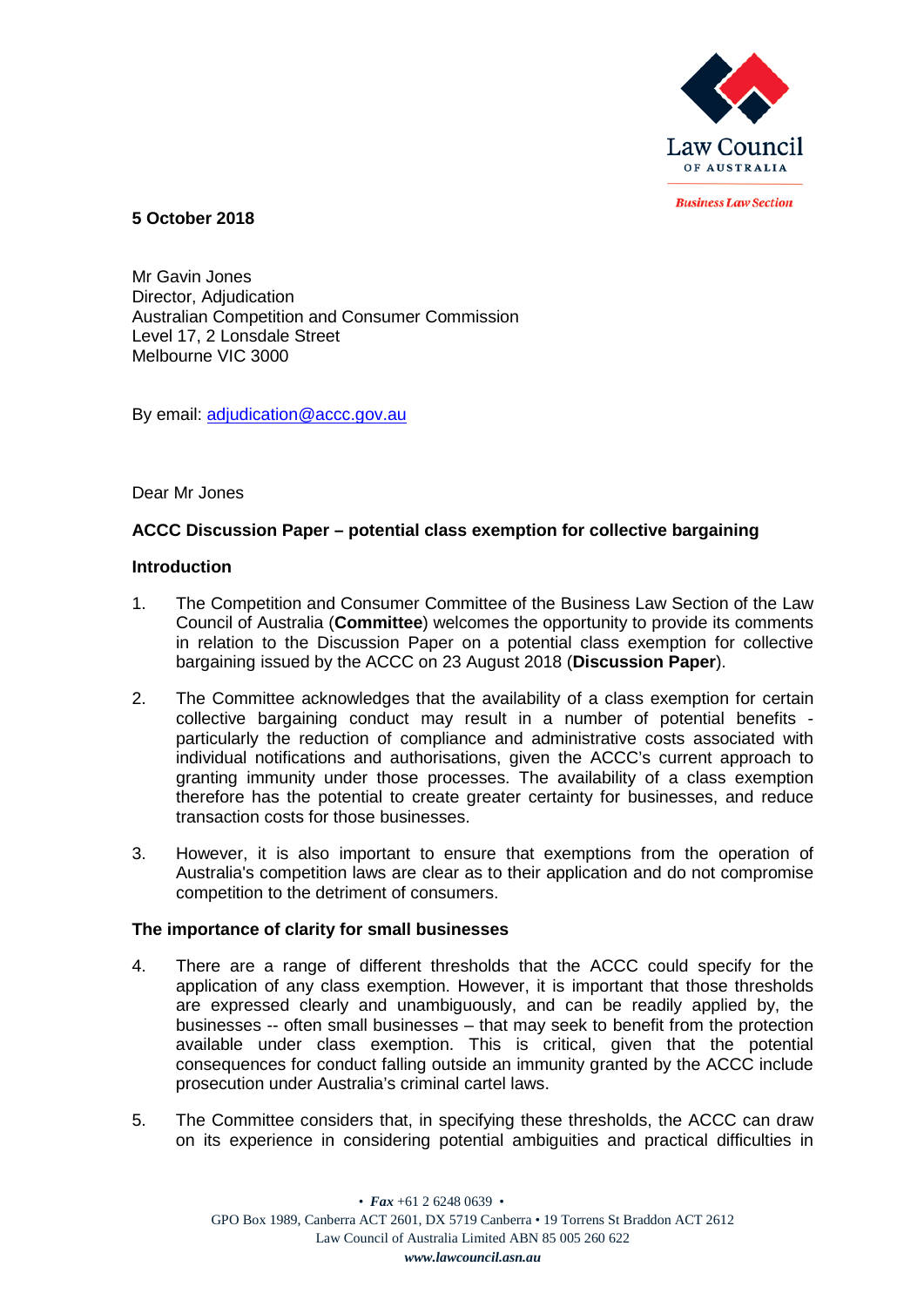applying the thresholds for the application of the unfair contract terms regime to small businesses under Part 2-3 of the Australian Consumer Law.

- 6. Although the application of class exemptions will necessarily involve a selfassessment by parties wishing to avail themselves of the relevant exemption, the Committee also encourages the ACCC to consider providing a helpline or other resource to assist businesses – particularly small businesses – in assessing whether the class exemption applies.
- 7. This is because the process of collective bargaining can involve the exchange of information, and care should be taken to ensure that the small businesses do not exchange confidential information in relation to the proposed "target" of the collective bargaining including as to pricing or engage in price fixing or boycott activity (particularly where the proposed target does not wish to collectively bargain). Further, it needs to be clear that the collective bargaining exemption does not override any commercial confidentiality provisions applying between the small businesses and the proposed target of the collective bargaining.
- 8. The Committee also believes that it is very important that there is a clear explanation of the conduct that is covered by the class exemption to ensure that small businesses do not engage in conduct outside the terms of the exemption, to the detriment of other businesses dealing with them and, importantly, to the detriment of consumers dealing with them.

#### **The ACCC should apply well-established competition law principles**

- 9. In setting the appropriate thresholds for application of any class exemption, the Committee also encourages the ACCC to consider the following key principles:
	- As class exemptions involve a self-assessment, and the relevant conduct will not benefit from individual consideration of potential harm to competition or public benefits by the ACCC, the class exemption should only apply to conduct where there is very limited (if any) risk to competition. If the conduct may present a potential risk to competition, then the existing authorisation and notification processes remain more appropriate, and these processes are not unduly burdensome for applicants.
	- In determining the types of conduct that should benefit from the class exemption, the ACCC should apply competition law principles that have been established over a long period of time. For example:
		- Competition concerns are more likely to arise if the relevant conduct (in this case, joint negotiations and the likely exchange of competitively sensitive information about pricing and other non-price terms) is undertaken by parties that, individually or collectively, have market power.

This may suggest that a threshold based on the collective market share of the proposed participants to the collective bargaining conduct may be an appropriate threshold, or part of the threshold, for application of the class exemption. This is broadly analogous to the 20% indicative market share threshold set out in the ACCC's Merger Guidelines – the ACCC encourages application to the ACCC for an individual assessment of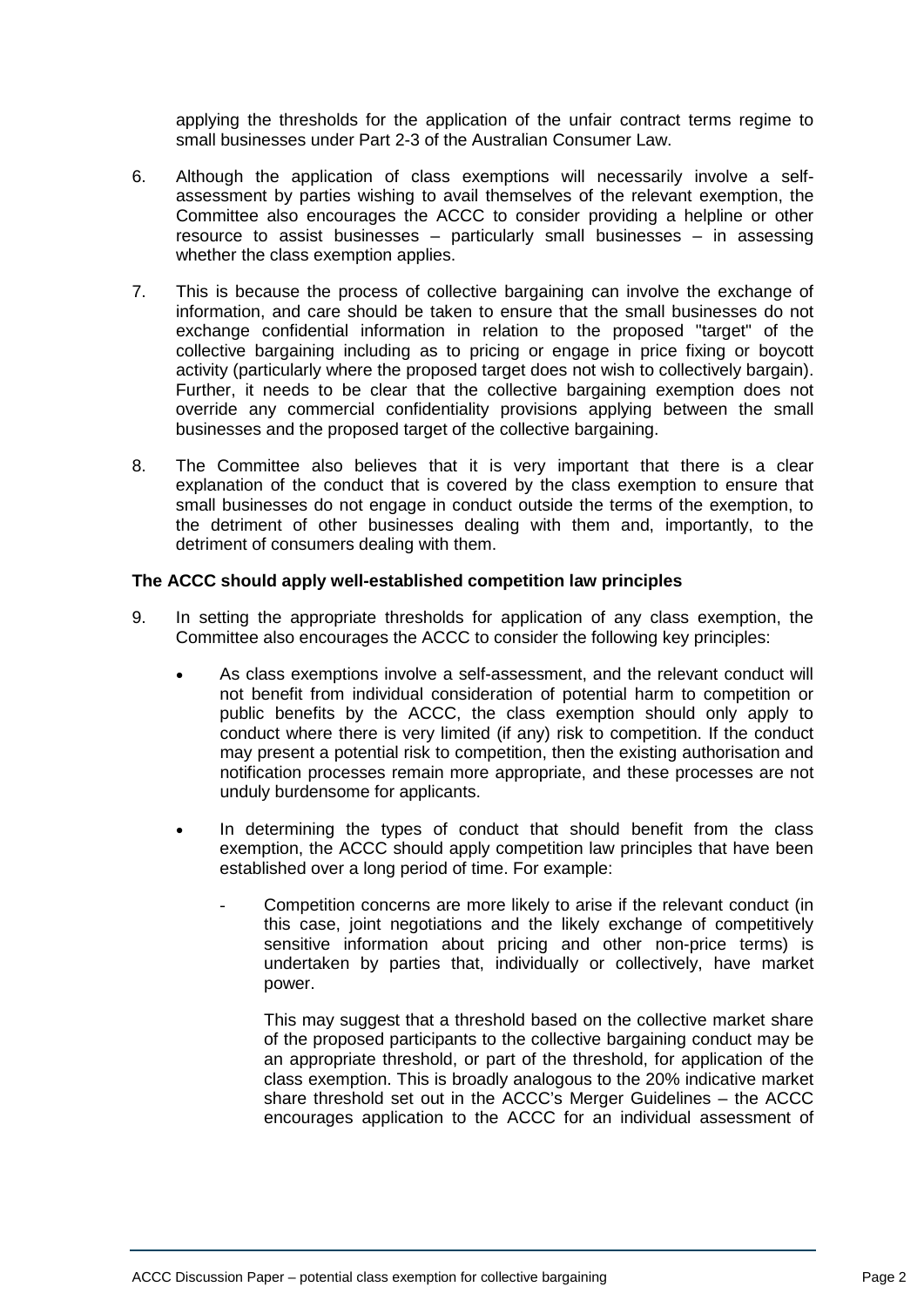transactions under section 50 of the *Competition and Consumer Act 2010* (Cth) if the parties' combined share exceeds 20%.

However, the Committee appreciates that an approach based solely on market shares would be unlikely to deliver the required level of certainty, given that the size of a party's market share necessarily depends on how they define the market. This can be a complex task (particularly for small businesses), and the consequences of mistakenly defining the market too broadly may be a contravention of the cartel laws.

As the ACCC states in its Discussion Paper, market shares are often difficult to calculate and subject to divergent views – even more so when individuals or businesses are required to estimate their market share. A threshold of this nature may also require businesses to disclose confidential and commercially sensitive market share data to others in the class.

A further challenge in setting a market share threshold – say 20% -- may mean that other participants in the market may not be invited to participate in the collective bargaining. This may risk introducing further distortions or exclusionary conduct.

- Competition concerns are more likely to arise if the goods or services the subject of the collective bargaining represent a significant proportion of the costs incurred (or prices set) by the parties participating in the collective bargaining process. If this is the case, then collective bargaining may result in less price competition between those firms, to the ultimate detriment of consumers.
- Competition concerns are more likely to arise if participants in the collective bargaining process are able to (or do) exchange competitively sensitive information that goes beyond the information that is strictly necessary to undertake collective bargaining in relation to the relevant goods or services.
- Significant competition concerns may arise if the parties to the collective bargaining arrangements have an ability to (or do) boycott, or threaten to boycott, dealings with a supplier or customer, or to compel participation by other parties.

In its consideration of the Collective Bargaining Notification submitted by Hertz Australia Pty Limited in 2010, the ACCC stated that:

*"Collective boycotts can have significant anti-competitive effects. In collective negotiation, the right to impose a collective boycott could enable a collective bargaining group to inflict significant commercial damage on those that it negotiates with and cause significant disruption not only for the target, but also for upstream and downstream businesses and ultimately consumers*

*...* 

*Given the significant disruption and commercial damage collective boycotts can cause the ACCC is generally very reluctant to allow*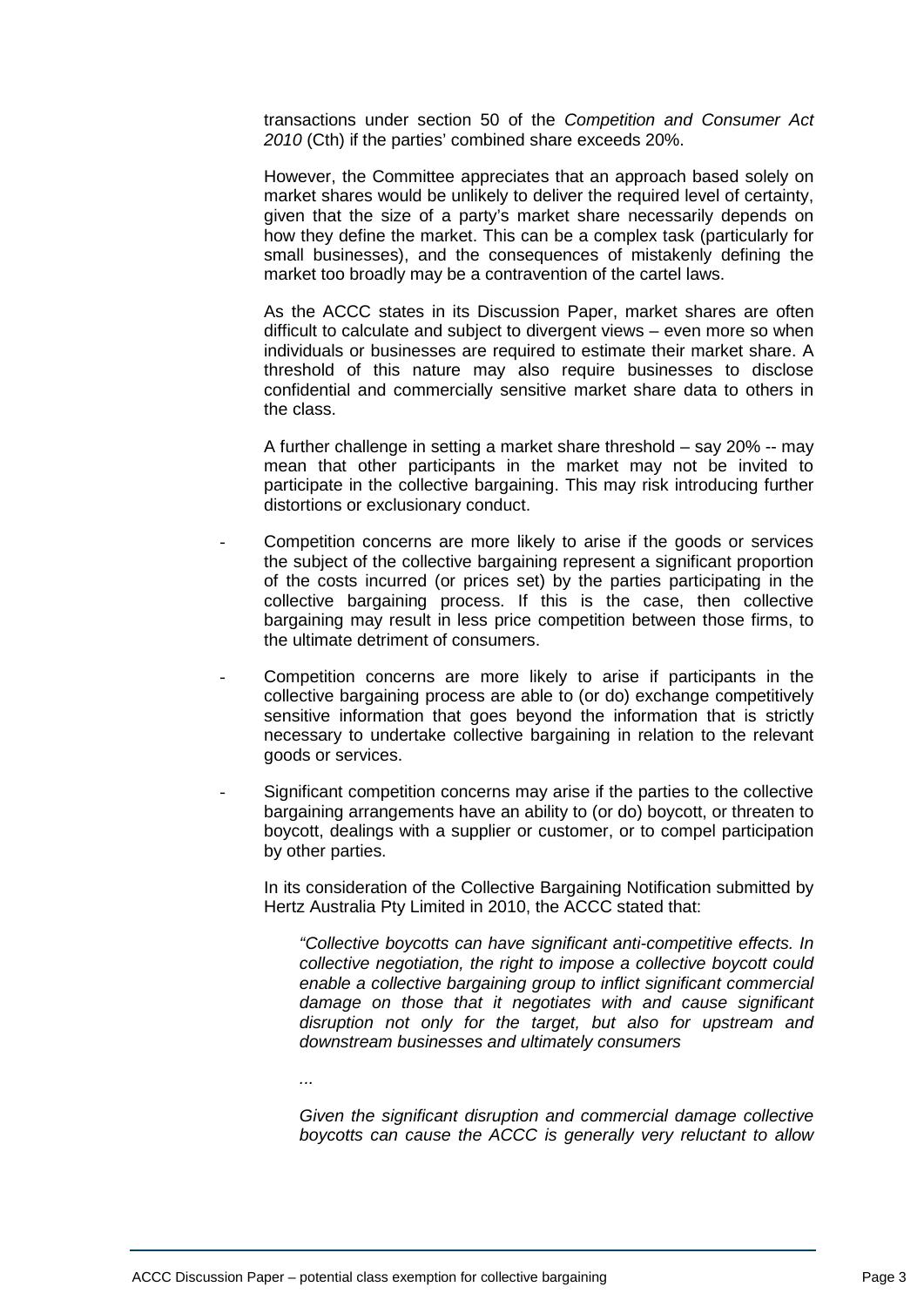*protection for collective boycott activity without extremely strong justification for the arrangements being provided".<sup>1</sup>*

It is therefore critical that, for any class exemption, participation by any person (whether as a supplier, customer or participant in the collective bargaining) is voluntary.

### **Potential thresholds for application of the class exemption**

- 10. As set out in the Discussion Paper, there are a number of possible thresholds that the ACCC could use to make clear which conduct falls in or outside of the proposed class exemption. These include thresholds relating to:
	- **market share** as set out above, this type of threshold may involve some challenges;
	- **number of employees**  if this threshold is adopted, it should expressly apply to the corporate group, not only the individual company engaging in the collective bargaining;
	- **turnover**  if this threshold is adopted, the ACCC should provide clear guidance on how turnover should be calculated; and/or
	- **value of the relevant contract**  again, if this threshold is adopted, the ACCC should provide clear guidance on how "value" should be calculated. This is particularly important in cases where the consideration includes more than cash payments, is contingent on whether or not certain events occur, and/or the contract continues for a number of years (potentially including extensions). As experience has shown in relation to the unfair contracts terms regime, lack of clarity on these issues can create significant practical challenges.
- 11. Each of these thresholds may operate as a broad proxy for determining whether a business is a "small business" such that it may benefit from application of the class exemption. However, for many reasons (including those set out above), these matters do not operate as a proxy for assessing market power.
- 12. Regardless of which threshold or thresholds the ACCC ultimately chooses to specify, the Committee encourages the ACCC to ensure that those thresholds are expressed clearly and unambiguously, and so that they can be applied with confidence by the businesses -- often small businesses – seeking protection.
- 13. The Committee also considers that any class exemption should only apply to conduct where there is very limited (if any risk) to competition. In determining the appropriate thresholds, the ACCC should apply well-established competition law principles. If the relevant conduct may present a potential risk to competition, then the existing authorisation and notification processes remain more appropriate.

#### **Other potential class exemptions**

14. The Committee welcomes the ACCC's approach in considering potential class exemptions.

 <sup>1</sup> Australian Competition and Consumer Commission, Objection Notice in Respect of a Collective Bargaining Notification Lodged by Hertz Australia Pty Limited, Notification No CB00143, 16 July 2010, [5.56]–[5.57].